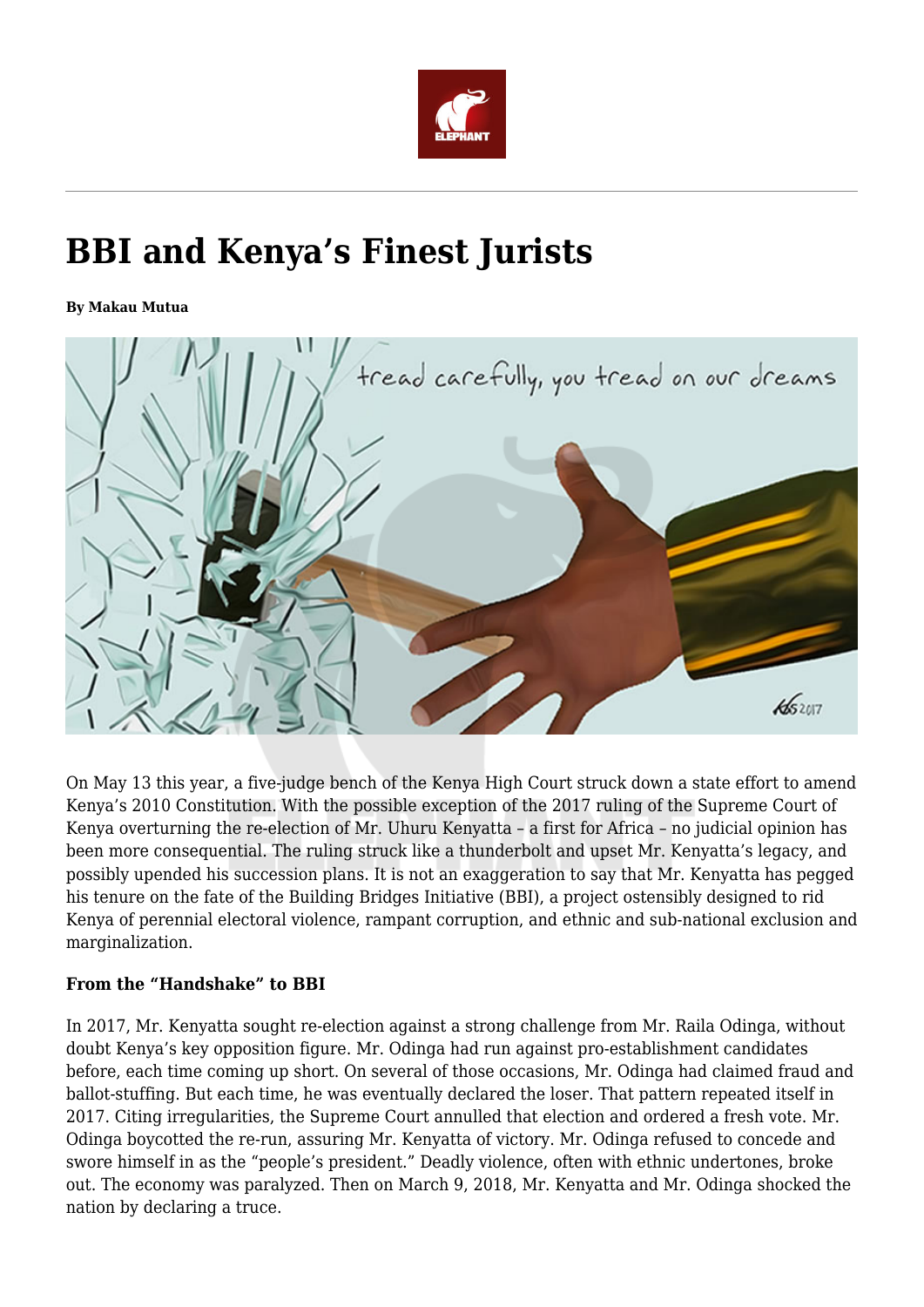The rapprochement between Kenyatta and his archrival Mr. Odinga came to be known as the "Handshake." Out of it grew BBI, which they termed a historic initiative to right Kenya's past wrongs and firmly put it on an irreversible path to full citizenship and belonging for all its diverse peoples. Mr. Kenyatta and Mr. Odinga unilaterally appointed the Building Bridges Initiative Task Force, a fourteen-member body composed mainly of status quo apparatchiks and politicians. In October 2020, the task force released its report and a constitutional amendment bill. Articles 255-257 of the Constitution provide for the process of amending the Constitution through a referendum after approval by Parliament and a simple majority of Kenya's 47 counties.

In March 2021, Parliament approved the BBI bill. However, groups of NGOs and citizens sued the State, the legislature, and the Kenya's Independent Electoral and Boundaries Commission (IEBC) to stop them from conducting the referendum. The suit alleged, inter alia, that the process of the BBI was illegal and unconstitutional. It argued that the BBI bill would usurp the sovereignty of the people and abridge the constitution. They submitted further that Parliament was powerless to pass bills that would negate the "basic structure" doctrine which allows only the people – not the legislature – to fundamentally alter the basic logic and architecture of the constitution. This last point was a novel one in Kenyan jurisprudence because no one had hitherto invoked it in live proceedings.

## **Kenya's Finest Jurists**

Sitting at the High Court in Nairobi to hear the petition were arguably Kenya's finest jurists. The bench was led by Presiding Judge Joel Ngugi. Justice Ngugi, a Harvard-trained academic, had been a professor of law at the University of Washington School of Law in Seattle, one of America's finest law schools. He is also a reputable member of the school of thought known as TWAIL, or Third World Approaches to International Law. He is recognized as a leading intellectual in Kenya and elsewhere. Early in his judicial career, he led the Judiciary Transformation Institute (JTI) when Dr. Willy Mutunga was Chief Justice in 2012-2016. His judicial rulings have been original, progressive, and stretch the scope of human rights.

Justice Ngugi was joined on that bench by four other judges, including Justice George Odunga, a leader in expanding the rights of the citizenry against an illiberal state bend on curtailing the rule of law. Justice Odunga is one of a small cadre of brilliant and courageous judges who are leading a judiciary long held captive by executive overreach and corrupt cartels to a more independent posture. The others on that bench – Justices Chacha Mwita, Teresia Matheka, and Jairus Ngaah – have themselves been lauded for standing up to an executive prone to the abuse of power. The bench had been appointed by former Chief Justice David Maraga, who had often clashed with Mr. Kenyatta for failing to carry out court orders.

The ruling was a shocker when it came down. In a scathing – even disdainful – ruling, the judges uprooted tree, stem, and branch of the entire BBI process. The bottom line was that the judges viewed the whole BBI process as the fruit of a poisoned tree, and therefore wholly unsalvageable as a constitutional matter. In a tongue lashing the likes of which Kenyans were unaccustomed to, the court laid waste to every one of the basic arguments for the BBI initiative. After the five-hour ruling, there was hardly anyone who thought the BBI project could be revived. Its proponents were shellshocked, and its opponents supremely elated. The state and the initiative's backers have gone to the appeals court to reverse the ruling.

## **A Jurisprudential Milestone**

Several of the court's findings deserve special attention. The court agreed with the petitioners that the BBI initiative was irregular, illegal, and unconstitutional. First, in the televised ruling, the judges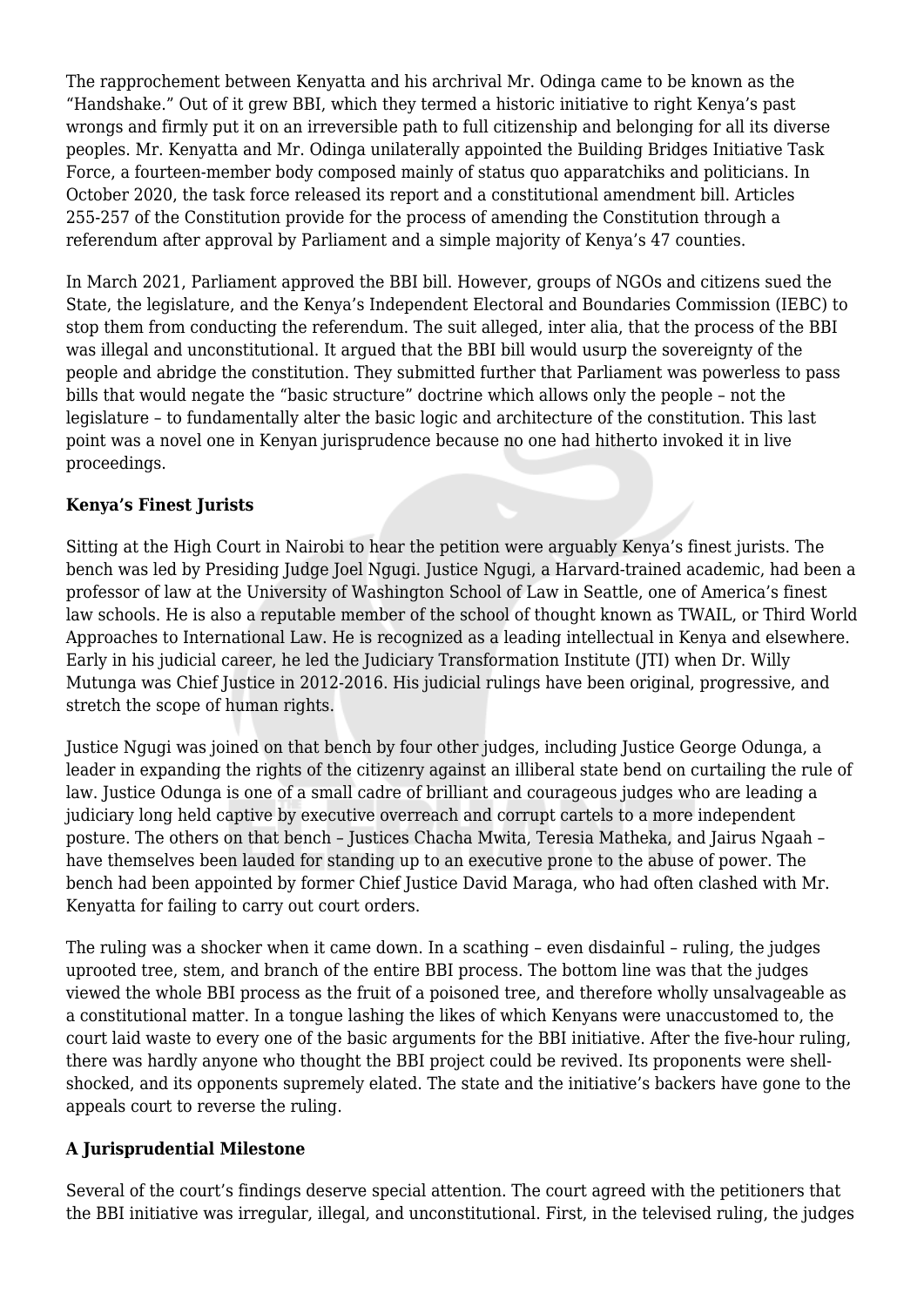held that Mr. Kenyatta had failed the integrity test of leadership and violated the norms contained in Chapter Six of the Constitution. This is significant because no one should hold office – and is liable to impeachment if they do – once they are found in violation of Chapter Six. It is not clear what the political implication for Mr. Kenyatta is on this finding. But the judges warned that Mr. Kenyatta could be sued in his individual capacity. The import was to pull the moral rug from under him.

Secondly, the judges rubbished the five million votes collected from citizens by the BBI task force to support the referendum push. They ruled that the initiative was not started, or led, by citizens. The court ruled that only the people, not the government, can initiate and conduct a process to amend the constitution through a referendum. In other words, the state cannot hide behind a murky process to take away the people's will.

Thirdly, the judges held that the IEBC – several of whose members had resigned – was not properly constituted and therefore lacked quorum to conduct any legal business. As such, any decisions that the IEBC had taken, or would take, on the BBI process were null and void.

Fourth, the court ruled that only a people-driven initiative (exercising constituent authority) as opposed to a state-driven exercise (exercising constituted authority) can change the fundamental architecture of the Constitution. Thus, the "basic structure" doctrine prohibits the state from taking a machete to the Constitution and mutilating its foundational assumptions, norms, and basic edifice. The larger meaning of this finding is a jurisprudential milestone for Kenya because it disallows the piecemeal and selfish amendments to the constitution by Parliament in cahoots with the executive. It says only the people have the power to fundamentally reconstitute the state either through enacting a wholly new constitution, or carrying out deep reforms of the extent one. This preserves the notion of popular sovereignty.

Fifth, the court held that Parliament did not have the power to allocate 70 more constituencies in the BBI bill. The judges ruled that only the IEBC – and no other entity – could allocate new constituencies. The largest share of these additional constituencies were allocated to Mr. Kenyatta's Kikuyu ethnic strongholds as way of enticing his supporters to support BBI. Mr. Kenyatta has been locked in a battle of supremacy in his backyard against Mr. William Ruto, the Deputy President. Mr. Kenyatta had vowed to support Mr. Ruto, a Kalenjin, as his successor, but then reneged. Mr. Ruto then went behind Mr. Kenyatta's back to peel away a large chuck of the Kikuyu electorate and turn it against BBI.

## **Do or Die**

For now, the state and the backers of the BBI bill have gone to the Court of Appeal seeking to overturn the High Court's historic ruling. It is anyone's guess what the appellate process will yield. Anything is possible given the capture of large sections of the judiciary by the executive. The appeal could result in a reversal in whole, or in part, of the High Court ruling. Or it could wholly reaffirm the lower court's ruling. One thing is undeniable – it is now an open question whether a referendum is even feasible given the election calendar in 2022. Time may simply run out on the BBI clock. Mr. Ruto and his supporters have celebrated the court's ruling.

For Mr. Kenyatta and Mr. Odinga, the dim prospects of the Bill process could upend any succession plans they have hatched together. Political analysts believe that Mr. Kenyatta could back Mr. Odinga for the presidency next year against Mr. Ruto. The BBI agenda could've been an important calculus in that matrix. One of its proposals was to expend the executive to include a prime minister and two deputy prime ministers. These offices would have been an important carrot to bring on board a broader ethnic coalition of major communities to support Mr. Odinga. It is clear that Mr. Kenyatta and his family and political orbit cannot risk a Ruto presidency because of the bad blood between